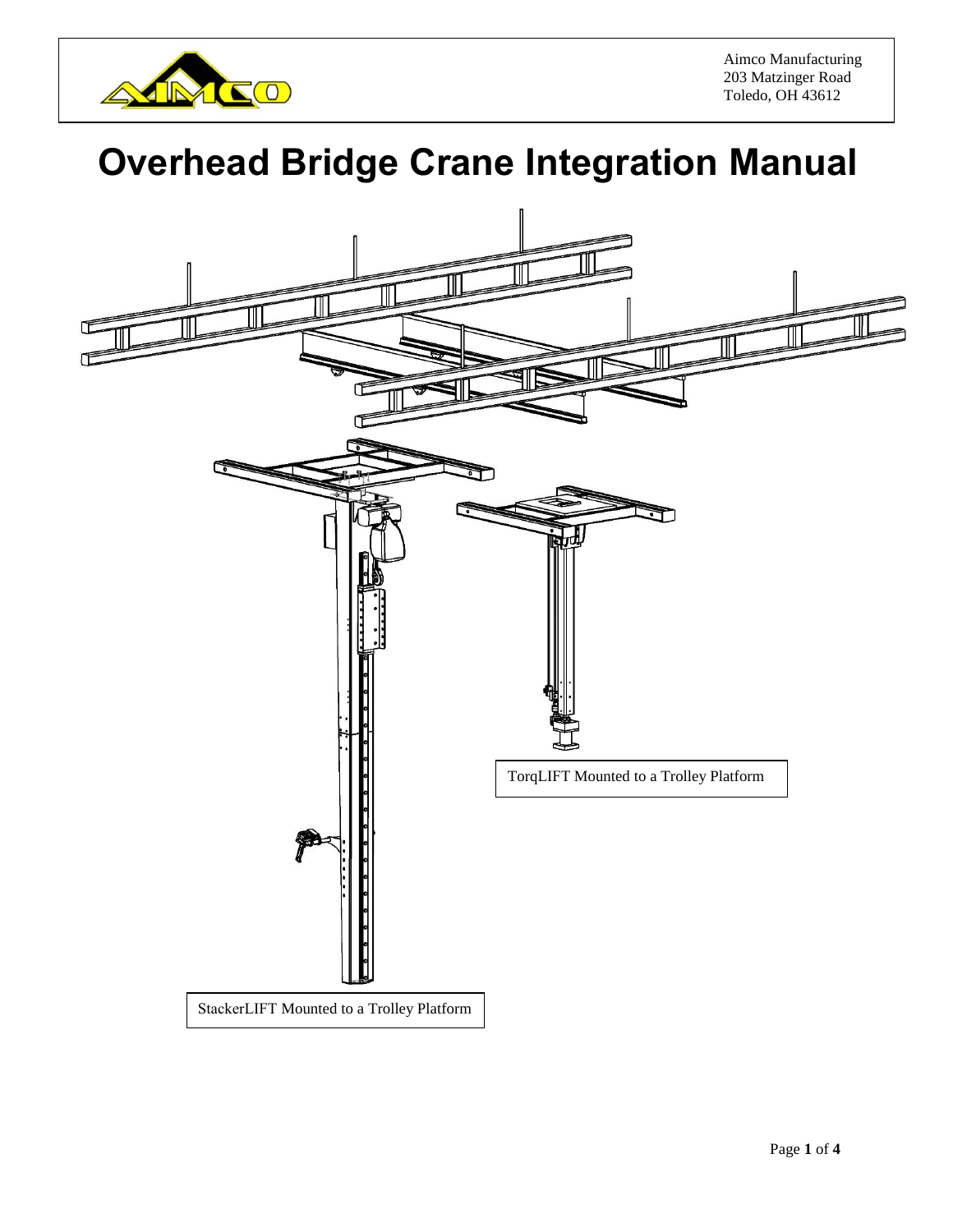

## **INSTALLATION** Trolley Platform to a Dual Bridge Crane

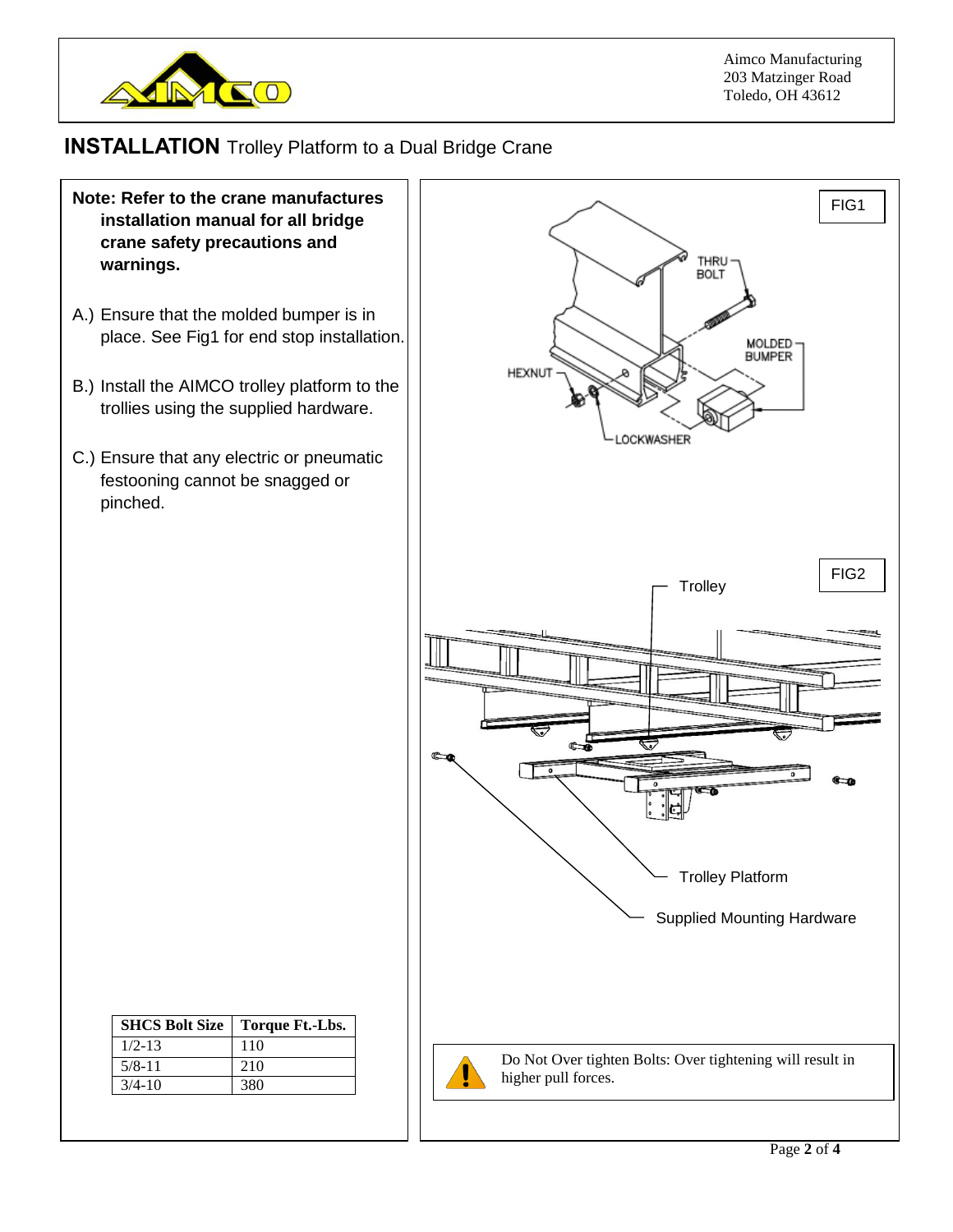

## **INST ALLATION** StackerLIFT with Trolley Platform

- D.) Assure the 1/2" push to connect fitting is securely connected to the top of the primary bearing housing.
- E.) Align the primary bearing housing with the trolley platform (as shown in Fig-6).
- F.) Route the 1/2" airline up through the trolley platform for connection to the main air supply. (See Fig-6).
- G.) Align the bolt holes and secure the StackerLIFT to the trolley platform with 6 bolts from the accessory box. Torque bolts using the chart shown in Fig. 6. **NOTE:** It is recommended that LocTite threadlocker be used for this connection.
- H) If assembling a StackerLIFt with an articulated jib, please see Fig. 4 for detailed instructions.

**System Power:** Clean, dry air (90 PSI) minimum). It is recommended that a filter regulator be placed between the incoming plant air and the manipulator.